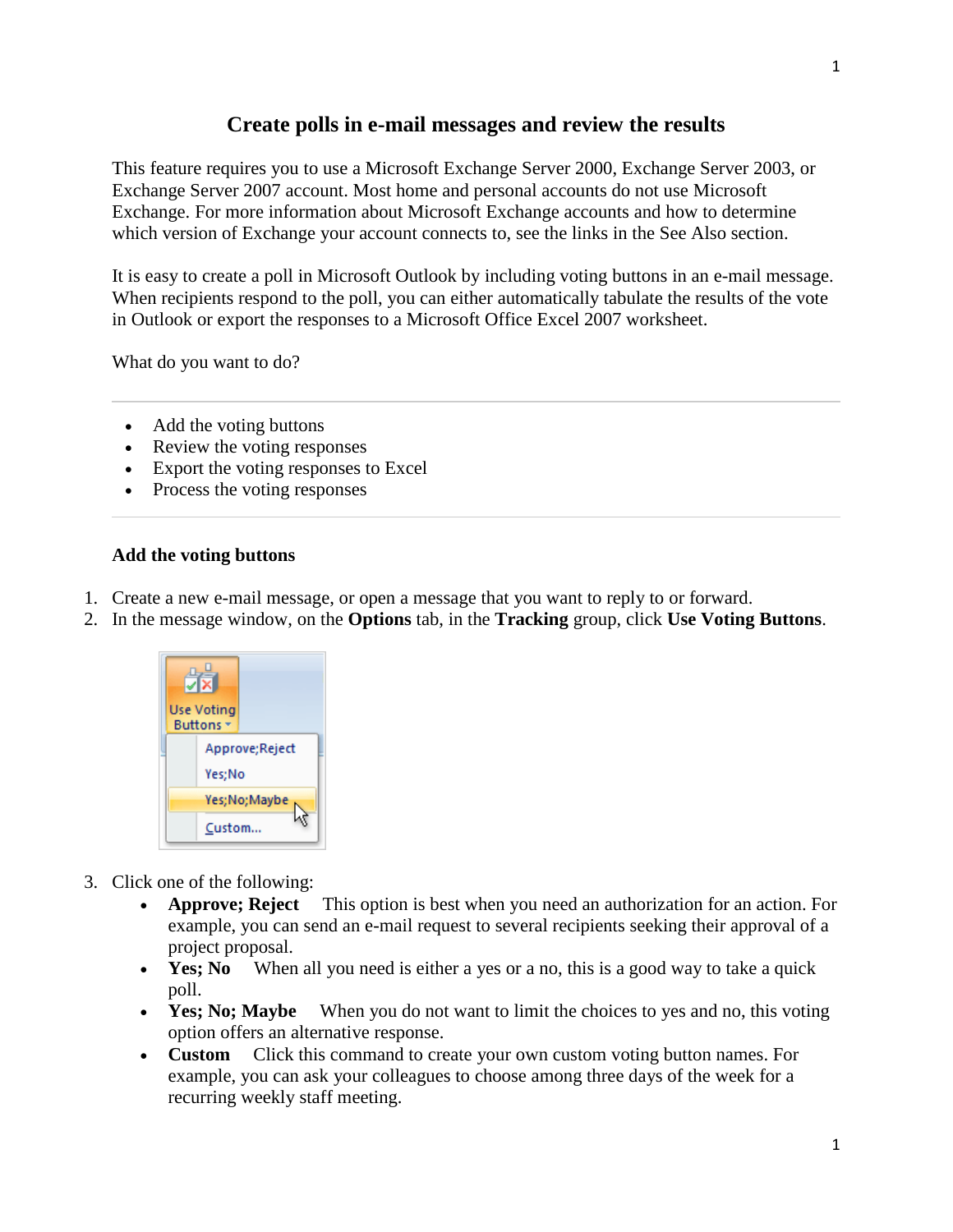- 1. When the **Message Options** dialog box appears, under **Voting and Tracking options**, select the **Use voting buttons** check box.
- 2. Select and delete the default button names, and then type the text that you want. Separate button names with semicolons.

| <b>Message Options</b>                                                                 |                           |
|----------------------------------------------------------------------------------------|---------------------------|
| Voting and Tracking options                                                            |                           |
| Use voting buttons:                                                                    | Monday; Wednesday; Friday |
| Request a delivery receipt for this message<br>Request a read receipt for this message |                           |

- 3. Click **Close**.
- 4. Compose your message, and then click **Send**.

# [Top of Page](http://office.microsoft.com/en-us/outlook-help/create-polls-in-e-mail-messages-and-review-the-results-HP010080425.aspx#top)

#### **Review the voting responses**

- 1. Open the original message with voting buttons that you sent. This message is usually located in the **Sent Items** folder.
- 2. On the **Message** tab, in the **Show** group, click **Tracking**.

NOTE **Tracking** does not appear until at least one recipient of the e-mail message has replied with his or her vote.

**The of Page** 

# **Export the voting responses to Excel**

- 1. Open the original message with voting buttons that you sent. This message is usually located in the **Sent Items** folder.
- 2. On the **Message** tab, in the **Show** group, click **Tracking**.

NOTE **Tracking** does not appear until at least one recipient of the e-mail message has replied with his or her vote.

- 3. Select the responses that you want to copy. Do one of the following:
	- **All rows**
		- Click the first row, hold down SHIFT, and then click the last row.